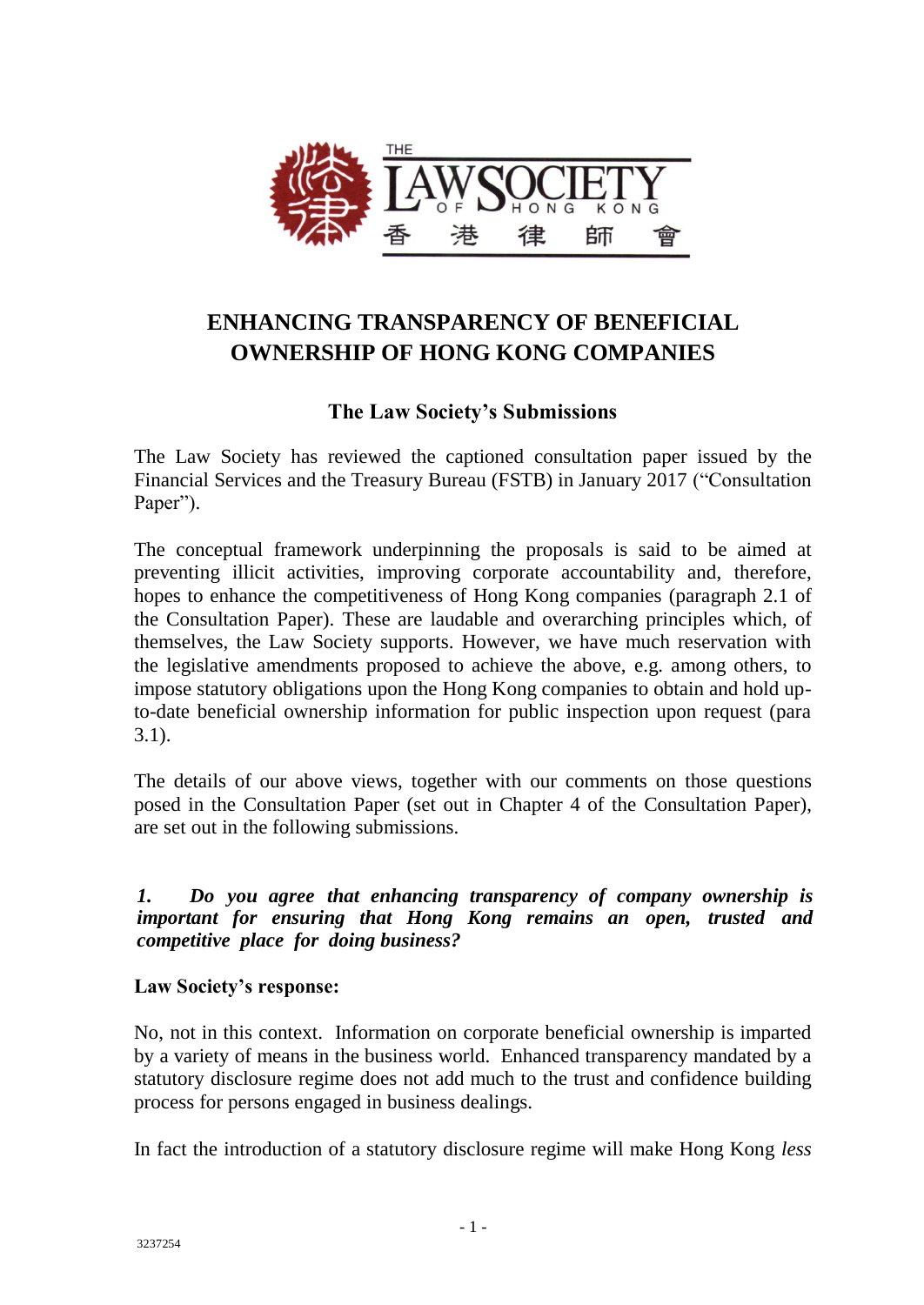competitive, as investors will be driven to jurisdictions for formation of companies where the regulatory burden for forming and maintaining companies is less stringent. It increases compliance costs for small private companies and also creates security risks for high net worth individuals.

In general, we share the opposing views expressed by the Law Society of England and Wales in its response [\(https://www.lawsociety.org.uk/policy](https://www.lawsociety.org.uk/policy-campaigns/consultation-responses/transparency-and-trust-law-society-response/)[campaigns/consultation-responses/transparency-and-trust-law-society-response/](https://www.lawsociety.org.uk/policy-campaigns/consultation-responses/transparency-and-trust-law-society-response/) ) to the Transparency & Trust: Enhancing the Transparency of UK Company Ownership and Increasing Trust in UK Business Discussion Paper put out by the UK Government in 2013. Some of the key points made by English Law Society, which are equally applicable in the Hong Kong context, are highlighted below:

- (a) The effectiveness of statutory disclosure regime in averting the misuse of companies by persons engaged in criminal activities is *questionable,* as it is not likely that criminals would be in compliant.
- (b) The purpose of the statutory disclosure regime is to aid law enforcement agencies in their investigation of identity of known or suspected criminals who conceal the true purpose of an account or property, or the source or use of certain funds held through companies. Inadequacies in investigative powers of law enforcement agencies can and should be *addressed by enhancement of those powers*, rather than imposing further burdens on law abiding investors or companies.
- (c) It is a fundamental principle of English common law and natural justice that people should be entitled to privacy, unless there is an overriding public interest issue that requires otherwise. Apart from the government's desire to match international standard on corporate beneficial ownership disclosure, there is *no* public interest at play that requires intrusion into a person's privacy.

*2. Do you agree that a balanced approach to legislation should be adopted, so as to ensure that our business environment stays competitive while we fulfil our international obligation to enhance transparency of company ownership?*

## **Law Society's response:**

For reason expressed in our response to question 1 above, we are not convinced that Hong Kong should adopt a statutory regime for disclosure of corporate beneficial ownership.

Undoubtedly Hong Kong has an obligation as a Financial Action Task Force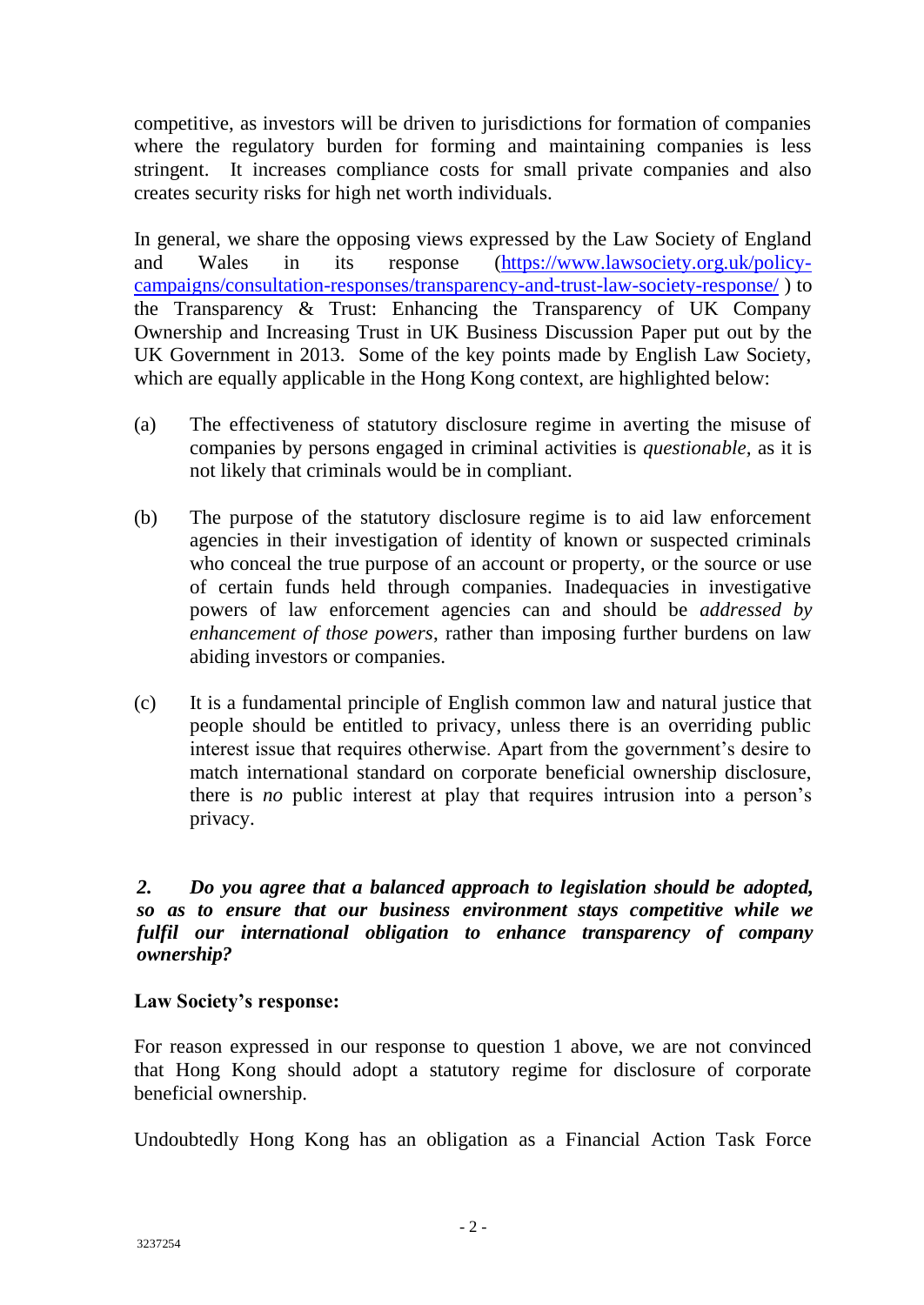**("FATF"***)* member to implement Recommendation 24 on transparency and beneficial ownership of legal persons. On this front, Hong Kong does not need to strive to be the forerunner but should at least wait until China and the United States, as the two largest economies, have taken measures for implementing Recommendation 24. In the case of the United States, according to the Anti-money Laundering and Counter-terrorist Financing Measures - United States, Fourth Round Mutual Evaluation Report [\(http://www.fatf](http://www.fatf-gafi.org/publications/mutualevaluations/documents/mer-united-states-2016.html)[gafi.org/publications/mutualevaluations/documents/mer-united-states-2016.html\)](http://www.fatf-gafi.org/publications/mutualevaluations/documents/mer-united-states-2016.html), United States was rated non-compliant on Recommendation 24 as at December 2016.

China was rated non-compliant on Recommendation 24 as well, as at February 2012, according to the Mutual Evaluation of China: 8th Follow-up Report [\(http://www.fatf-](http://www.fatf-gafi.org/media/fatf/documents/reports/mer/Follow%20Up%20MER%20China.pdf)

[gafi.org/media/fatf/documents/reports/mer/Follow%20Up%20MER%20China.pdf](http://www.fatf-gafi.org/media/fatf/documents/reports/mer/Follow%20Up%20MER%20China.pdf) )

For the sake of agreement, if Hong Kong must adopt a statutory regime for disclosure of corporate beneficial ownership, any balanced approach to be taken should not result in disclosure regime which is more stringent than our competitors.

## *3. Do you agree with the proposed scope of application, i.e. covering all companies incorporated in Hong Kong, except listed companies regulated under the Securities and Futures Ordinance?*

## **Law Society's response:**

Agreed, if Hong Kong is to adopt a disclosure regime.

On non-Hong Kong companies registered under Part 16 of the Companies Ordinance, we agree that the statutory disclosure regime should not apply to them. Such regime may deter foreign investors from coming to Hong Kong to do business if there is no similar disclosure requirement applicable to entities formed in their home jurisdiction. Disclosure of beneficial ownership in registered non-Hong Kong companies should be left to their home jurisdictions.

*4. Do you think that there should be an exemption for certain types of companies? If so, which, and why?*

## **Law Society's response:**

Companies that do not pose any risk of money laundering nor terrorist financing should be exempted. The following types of companies should qualify for the exemption: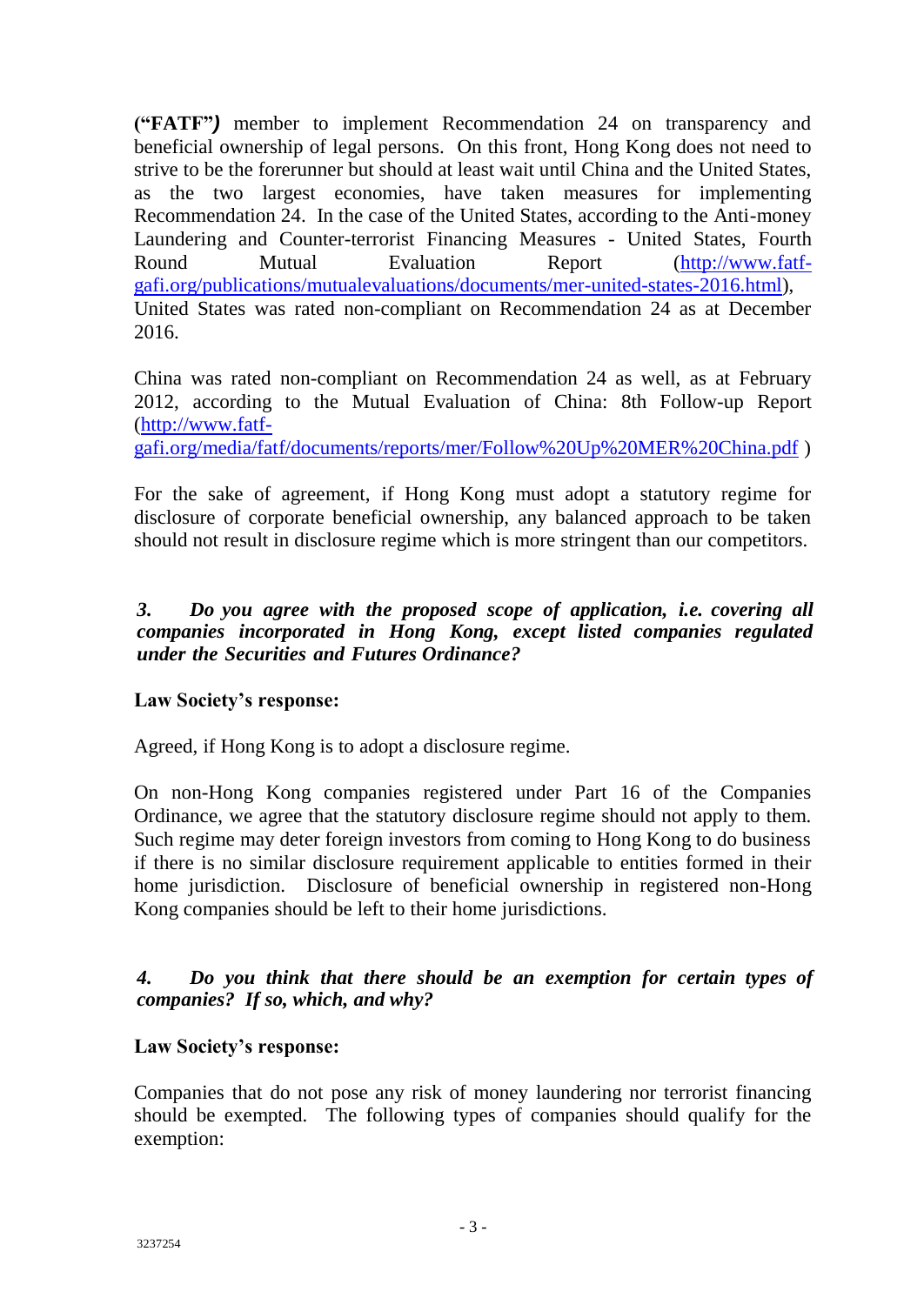- (a) all dormant companies qualified under section 5 of the Companies Ordinance;
- (b) any company that does not trade, does not hold share in any other company, has no bank account and has total assets not exceeding a prescribed threshold;
- (c) any subsidiary of a company listed in Hong Kong; and
- (d) companies that are subject to SFC, HKMA, or OCI licensing requirements.

### *5. Do you agree with the proposed definition of beneficial ownership, which takes into account the FATF's recommendations and the thresholds commonly adopted by other member jurisdictions?*

### **Law Society's response:**

We generally agree with the proposed definition of beneficial owner set out at paragraph 3.4 of the Consultation Paper, save for importation of the term "significant influence or control". Such term is not used nor defined in the Companies Ordinance or the Anti-Money Laundering and Counter-Terrorist Financing (Financial Institutions) Ordinance ("**AMLO**"). Unless the term is defined with precision and in straight-forward language, complex issues of interpretation may arise, leading to legal uncertainties, risks and added compliance cost. None of these is desirable. The UK Government has tackled this problem by issuing a statutory guideline on interpreting "significant influence or control" in the context of their disclosure regime. In the interest of reducing compliance burden and associated costs, we should endeavour to codify the meaning of "significant influence or control" in definitive terms.

In the case of companies structured in a group with multiple layers, there should be clarity that the chain is recognized on the basis of 50% plus ownership or control. Sections 13 and 15 of the Companies Ordinance should continue to apply.

## *6. Do you agree with the proposal of adopting more than 25% as the threshold for determining beneficial ownership?*

### **Law Society's response:**

The ownership threshold applicable under the AMLO under normal situations for carrying out customer due diligence measures on beneficial owners is 25%. In high risks situations, the lower threshold of 10% applies. See sections 2(2) and 15 of Schedule 2 to the AMLO. There is no apparent regulatory reason for altering the 25% threshold.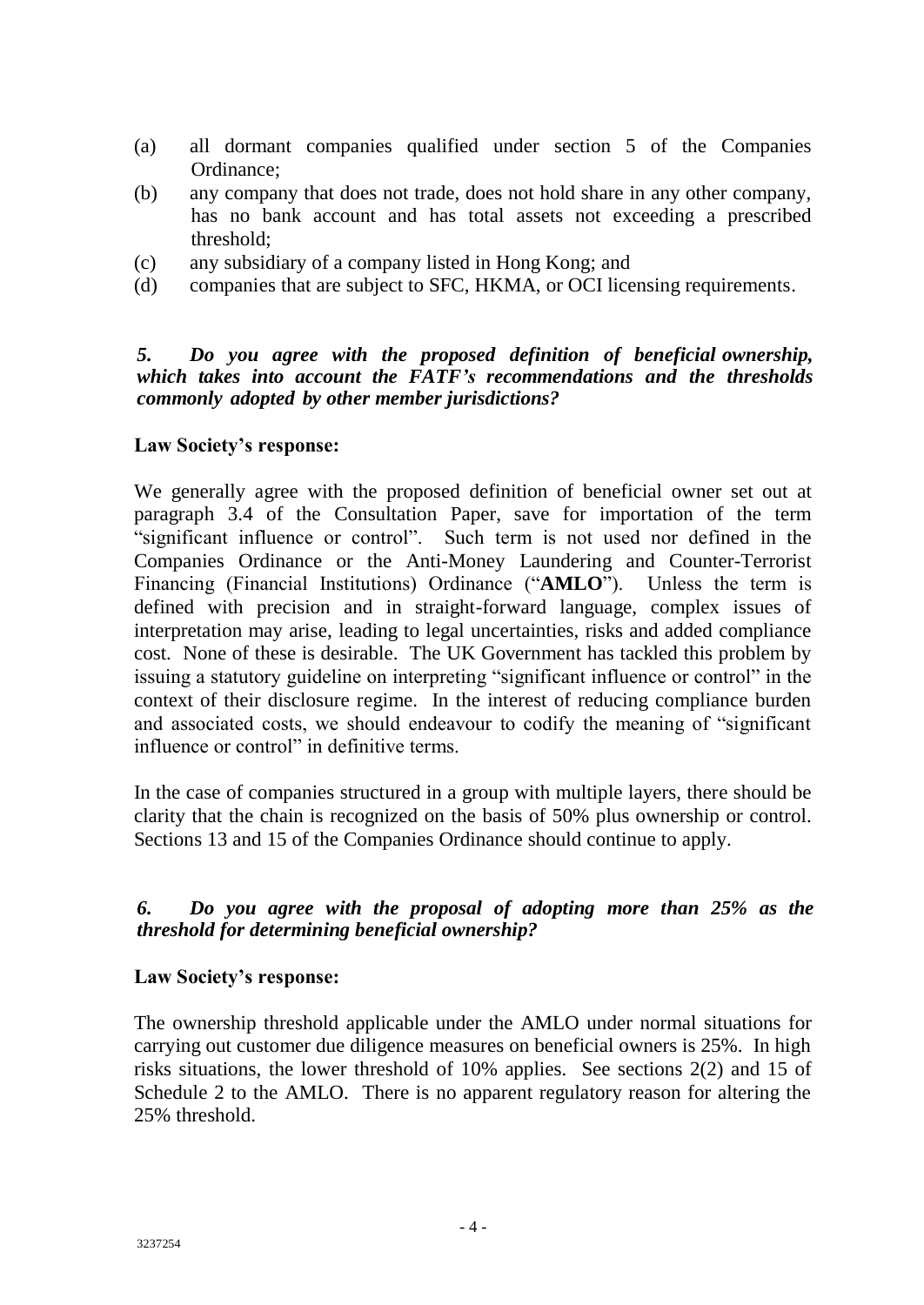*7. Do you agree with the proposed content of the register of People with Significant Control ("PSC register"), which shall include registrable individuals and registrable legal entities which meet the relevant conditions in respect of beneficial ownership?*

## **Law Society's response:**

We disagree with the proposal contained in paragraph 3.7 of the Consultation Paper. A "registrable legal entity" should not be required to be made the subject matter of an entry in the PSC register. In the case of multiple layers of intermediate holding companies, disclosure of the bottom most layer does not add much to understanding the holding structure. The purpose of the disclosure regime is to identify the natural persons who are beneficial owners, not to explain how a person owns or controls his business/investment.

## *8. Do you agree with the proposed format of keeping the PSC register and the required particulars?*

## **Law Society's response:**

If no registrable individual is known to the company, PSC register can be left empty. A negative statement is entirely superfluous.

We question the regulatory reason for including disclosure on correspondence address of the beneficial owner. The company itself should of course have a right to seek correspondence address from the beneficial owner but such information should not have to be on the PSC register, unless it is intended that the beneficial owner should be reachable by members of the public and can be made answerable for more enquiries. If such information is on the PSC register, any change will have to be up-dated to the PSC register. This poses an unnecessary administrative burden on the company maintaining the PSC register.

The disclosure on nature of control should be no more than a matter of checking the relevant boxes indicating the applicable conditions that render the person a beneficial owner.

## *9. Do you agree with the ten-year record-keeping requirement?*

## **Law Society's response:**

We agree that the retention period should be on par with that applies to register of members.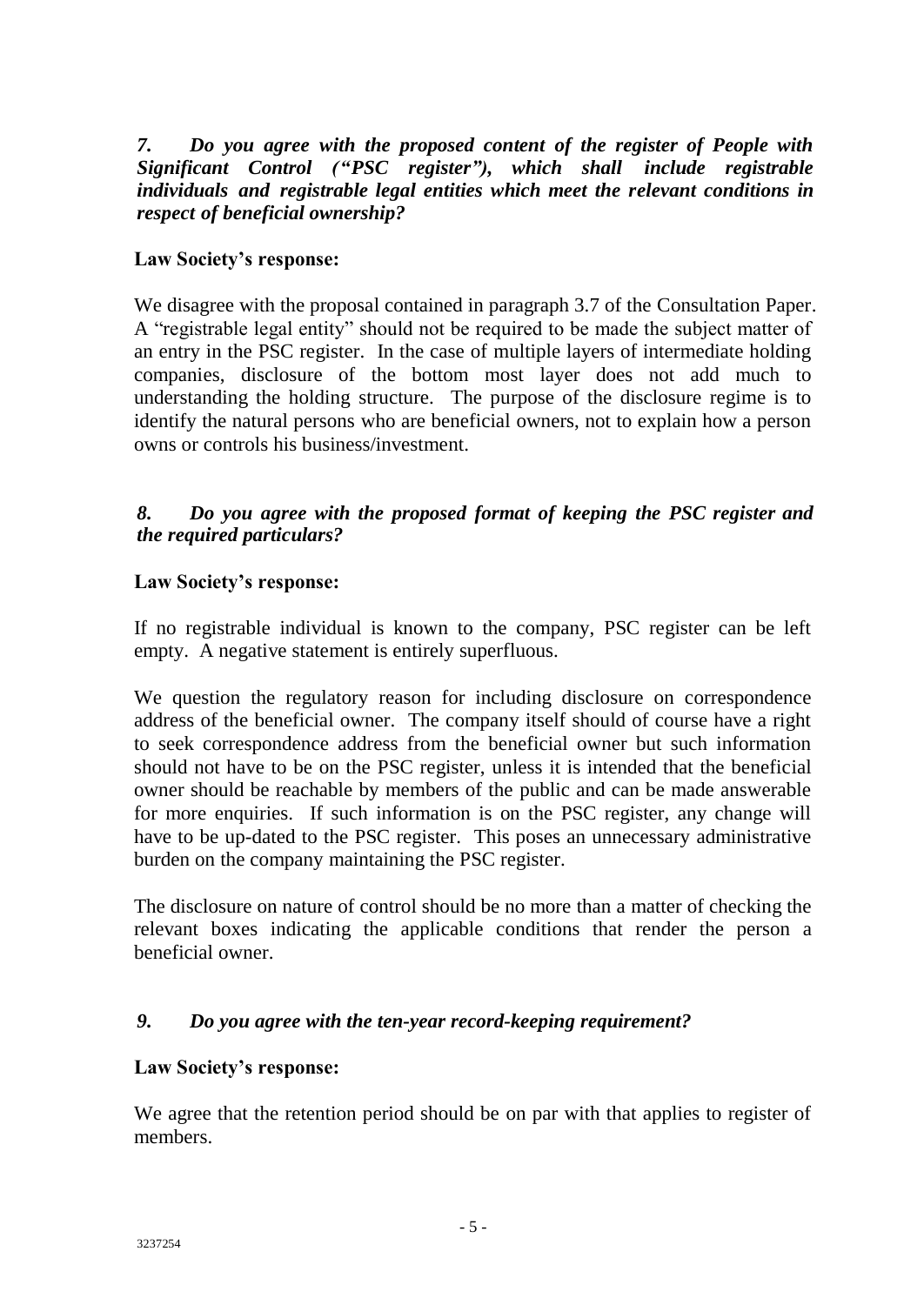*10. Do you think companies should be given the choice to meet the requirement of nominating a person for cooperation with law enforcement agencies by authorising a natural person resident in Hong Kong or a local designated non-financial business and professional ("DNFBP") (viz. solicitor, accountant, or trust and company service provider) who would have to be regulated under the AMLO?*

### **Law Society's response:**

Yes, if Hong Kong is to adopt a disclosure regime.

*11. Do you agree with the proposed manner of keeping the PSC register (i.e. at the registered office of a company or any other place in Hong Kong)?*

### **Law Society's response:**

Agreed, if Hong Kong is to adopt a disclosure regime.

*12. Do you agree that the PSC register should be available for public inspection?*

### **Law Society's response:**

We disagree with this proposal.

The Consultation Paper states that the reason for enhancing transparency is to facilitate such information to be accessible in a timely fashion by competent authorities (see paragraph 1.7 and 2.3 of the Consultation Paper). Following this rationale (if accepted), if Hong Kong is to adopt a disclosure regime, then the PSC register should only be made available to competent authorities tasked with combating money laundering and terrorist activities *instead of* to the public at large. If the PSC register is generally available for public inspection, it will easily be open to abuses, impede legitimate commercial confidentiality and thus undermine Hong Kong's attractiveness as a jurisdiction for incorporation. This is most undesirable.

In any event, we note no cogent reasons have been presented to show why the PSC register should be available for public inspection.

## *13. If not, whether the PSC register should be accessible only to competent authorities? Why? Why not?*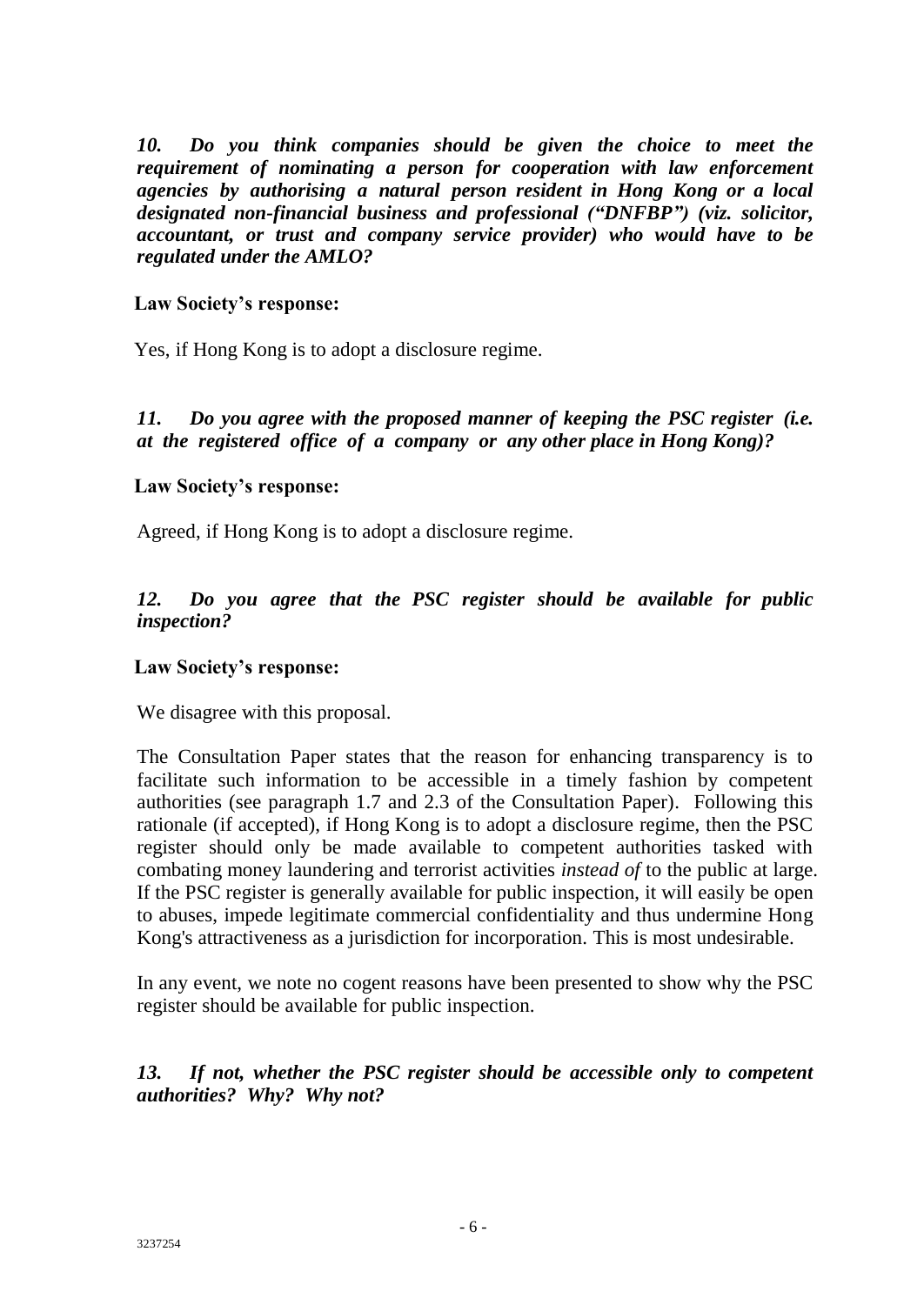## **Law Society's response:**

Please see our views on Question 12 above. We repeat our disagreement with the proposal to open the PSC register (if established) to the general public.

*14. Do you agree with the proposed sanctions on companies for noncompliance with the requirements for keeping a PSC register and making available the PSC register for public inspection, and in respect of the making of false statements?*

## **Law Society's response:**

We do not agree that the PSC register should be open to the public. We agree that sanctions for non-compliance with the requirements for keeping a PSC register and making it available for inspection, if it is to be open for public inspection, should be in line with that in respect of register of members, directors and company secretaries.

## *15. Do you agree with the proposed sanctions on a notice addressee who has been served with a notice to confirm beneficial ownership for failing to comply with the notice, and in respect of the making of false statements in the reply to the notice?*

## **Law Society's response:**

We disagree that criminal liability should be imposed on a notice addressee for failing to comply with a notice. To do so would enable all Hong Kong private companies to issue notices to a potentially broad range of persons seeking confirmation on beneficial ownership and to initiate criminal prosecution for failing to comply. Such power can be abused and the result can be chaotic. The proposal is tantamount to giving quasi-expropriation rights to a private company on the basis of suspicion, albeit reasonable suspicion. It is highly problematic for a private company, without judicial powers and not specifically subject to natural justice principles, and which does not necessarily have in place a good corporate governance regime, to be able to exercise such rights.

## *16. Do you think companies should be allowed the option of restricting the participation and/or pecuniary rights of persons when the latter fail to respond to a notice of confirmation?*

## **Law Society's response:**

Negative. Any sanction that a company is able to impose would have to be on its